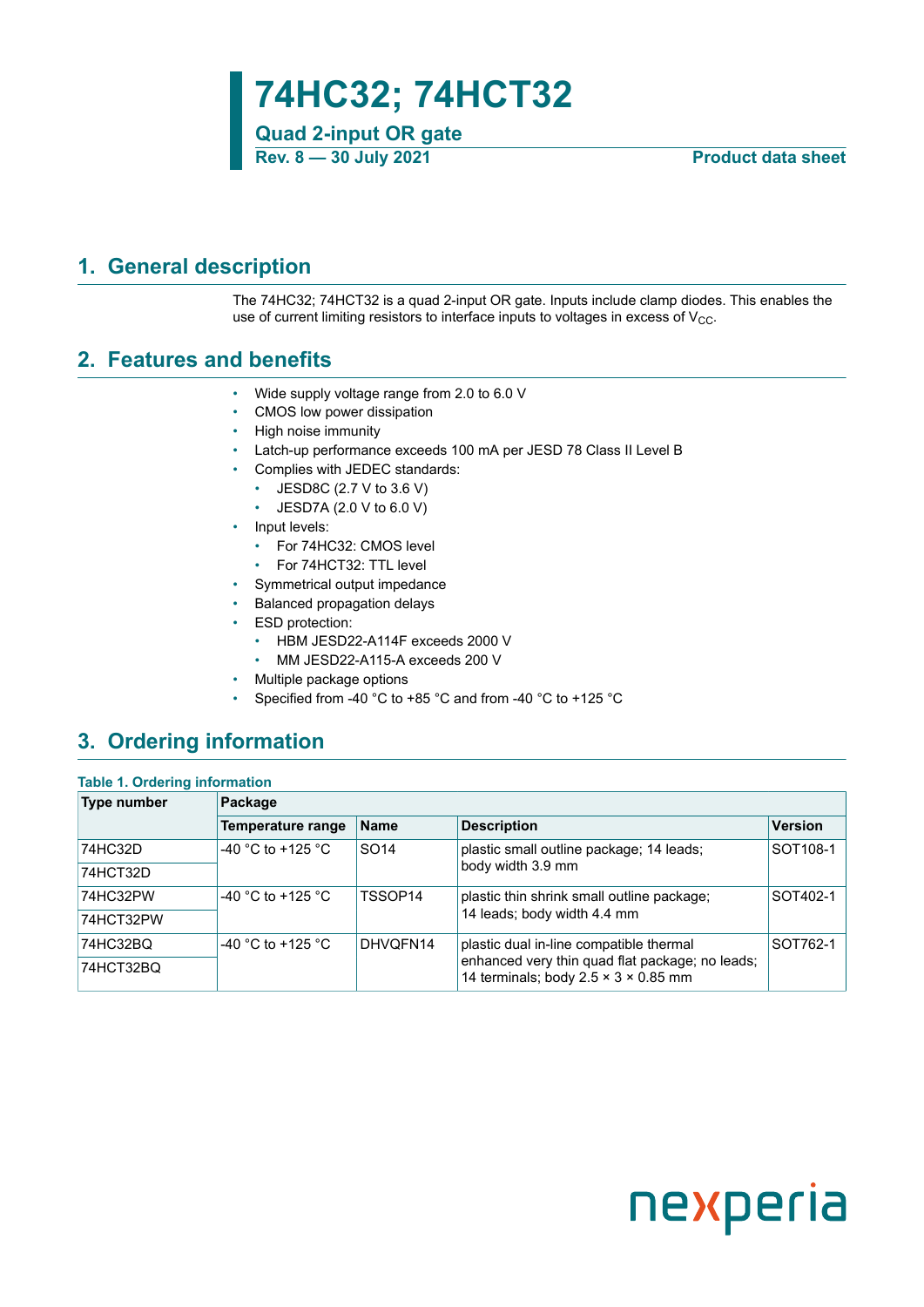### <span id="page-1-0"></span>**4. Functional diagram**



# <span id="page-1-1"></span>**5. Pinning information**



### <span id="page-1-2"></span>**5.1. Pinning**

### <span id="page-1-3"></span>**5.2. Pin description**

| <b>Table 2. Pin description</b> |                            |                      |  |  |  |  |
|---------------------------------|----------------------------|----------------------|--|--|--|--|
| Symbol                          | <b>Pin</b>                 | <b>Description</b>   |  |  |  |  |
| 1A to 4A                        | 1, 4, 9, 12                | data input           |  |  |  |  |
| $ 1B $ to $4B$                  | $\vert 2, 5, 10, 13 \vert$ | data input           |  |  |  |  |
| $1Y$ to 4Y                      | 3, 6, 8, 11                | data output          |  |  |  |  |
| <b>GND</b>                      |                            | $\vert$ ground (0 V) |  |  |  |  |
| $V_{\rm CC}$                    | 14                         | supply voltage       |  |  |  |  |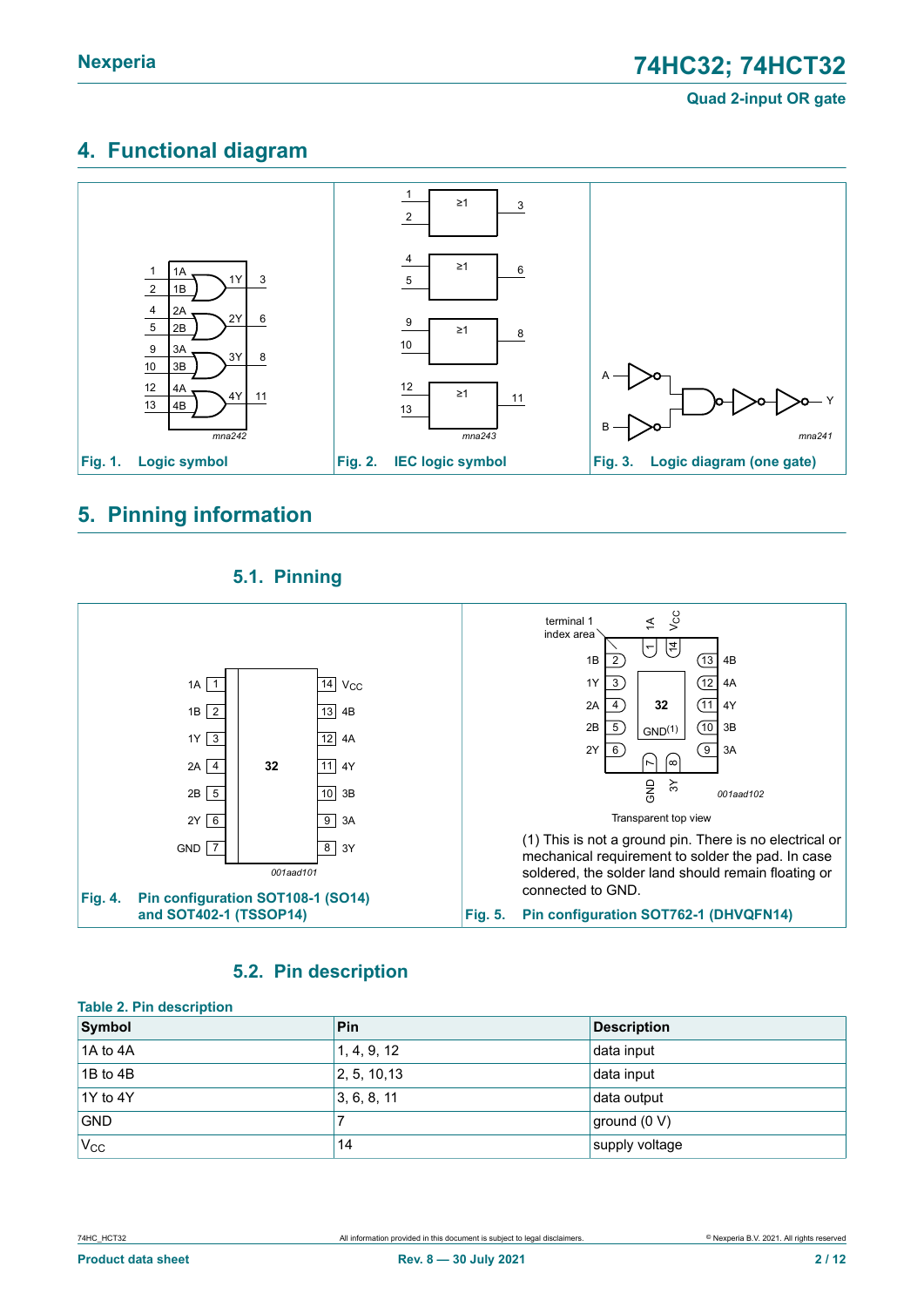### <span id="page-2-2"></span><span id="page-2-0"></span>**6. Functional description**

#### **Table 3. Function table**

*H = HIGH voltage level; L = LOW voltage level; X = don't care.*

| Input | Output |    |
|-------|--------|----|
| nA    | nB     | nY |
|       |        | -  |
| --    | Ħ      | H  |
| Н     |        | Н  |
| Ħ     | Ħ      | H  |

### <span id="page-2-3"></span>**7. Limiting values**

#### <span id="page-2-1"></span>**Table 4. Limiting values**

In accordance with the Absolute Maximum Rating System (IEC 60134). Voltages are referenced to GND (ground = 0 V).

|                              | <b>Symbol Parameter</b> | <b>Conditions</b>                                                        | Min                      | <b>Max</b>                   | Unit        |
|------------------------------|-------------------------|--------------------------------------------------------------------------|--------------------------|------------------------------|-------------|
| $V_{CC}$                     | supply voltage          |                                                                          | $-0.5$                   | $+7$                         | ν           |
| $\vert I_{\mathsf{IK}}\vert$ | input clamping current  | $V_1$ < -0.5 V or $V_1$ > $V_{CC}$ + 0.5 V<br>$[1]$                      | $\overline{\phantom{a}}$ | ±20                          | <b>mA</b>   |
| $I_{OK}$                     | output clamping current | $V_{\Omega}$ < -0.5 V or $V_{\Omega}$ > $V_{\text{CC}}$ + 0.5 V<br>$[1]$ | $\overline{\phantom{a}}$ | ±20                          | <b>mA</b>   |
| $\mathsf{I}_\mathsf{O}$      | output current          | $-0.5 V < VO < VCC + 0.5 V$                                              | $\overline{\phantom{0}}$ | ±25                          | mA          |
| $I_{\rm CC}$                 | supply current          |                                                                          | $\overline{\phantom{a}}$ | 50                           | mA          |
| <b>I<sub>GND</sub></b>       | ground current          |                                                                          | -50                      | $\qquad \qquad \blacksquare$ | mA          |
| $T_{\text{stg}}$             | storage temperature     |                                                                          | $-65$                    | $+150$                       | $^{\circ}C$ |
| $P_{\text{tot}}$             | total power dissipation | $[2]$                                                                    | $\overline{\phantom{a}}$ | 500                          | mW          |

[1] The input and output voltage ratings may be exceeded if the input and output current ratings are observed.

[2] For SOT108-1 (SO14) package: Ptot derates linearly with 10.1 mW/K above 100 °C.

For SOT402-1 (TSSOP14) package: P<sub>tot</sub> derates linearly with 7.3 mW/K above 81 °C.

For SOT762-1 (DHVQFN14) package:  $P_{tot}$  derates linearly with 9.6 mW/K above 98 °C.

### <span id="page-2-4"></span>**8. Recommended operating conditions**

#### **Table 5. Recommended operating conditions**

*Voltages are referenced to GND (ground = 0 V)*

|                             | Symbol Parameter                    | <b>Conditions</b>       |                          | <b>74HC32</b>            |              |                          | <b>74HCT32</b>           |                          | Unit        |
|-----------------------------|-------------------------------------|-------------------------|--------------------------|--------------------------|--------------|--------------------------|--------------------------|--------------------------|-------------|
|                             |                                     |                         | <b>Min</b>               | <b>Typ</b>               | <b>Max</b>   | Min                      | <b>Typ</b>               | <b>Max</b>               |             |
| $V_{CC}$                    | supply voltage                      |                         | 2.0                      | 5.0                      | 6.0          | 4.5                      | 5.0                      | 5.5                      | v           |
| $V_{1}$                     | input voltage                       |                         | 0                        | $\blacksquare$           | $V_{\rm CC}$ | 0                        | $\overline{\phantom{a}}$ | $V_{\rm CC}$             | V           |
| $V_{\rm O}$                 | output voltage                      |                         | 0                        | $\overline{\phantom{a}}$ | $V_{\rm CC}$ | 0                        |                          | $V_{\rm CC}$             | V           |
| $\mathsf{T}_{\mathsf{amb}}$ | ambient temperature                 |                         | $-40$                    | $\overline{\phantom{a}}$ | $+125$       | $-40$                    |                          | $+125$                   | $^{\circ}C$ |
| $\Delta t/\Delta V$         | input transition rise and fall rate | $V_{\text{CC}}$ = 2.0 V | $\overline{\phantom{0}}$ | $\blacksquare$           | 625          | $\overline{\phantom{a}}$ |                          | $\overline{\phantom{a}}$ | ns/V        |
|                             |                                     | $V_{CC}$ = 4.5 V        | $\overline{\phantom{a}}$ | 1.67                     | 139          | $\overline{\phantom{a}}$ | 1.67                     | 139                      | ns/V        |
|                             |                                     | $V_{CC}$ = 6.0 V        | $\overline{\phantom{a}}$ | $\blacksquare$           | 83           | $\overline{\phantom{a}}$ |                          | $\overline{\phantom{a}}$ | ns/V        |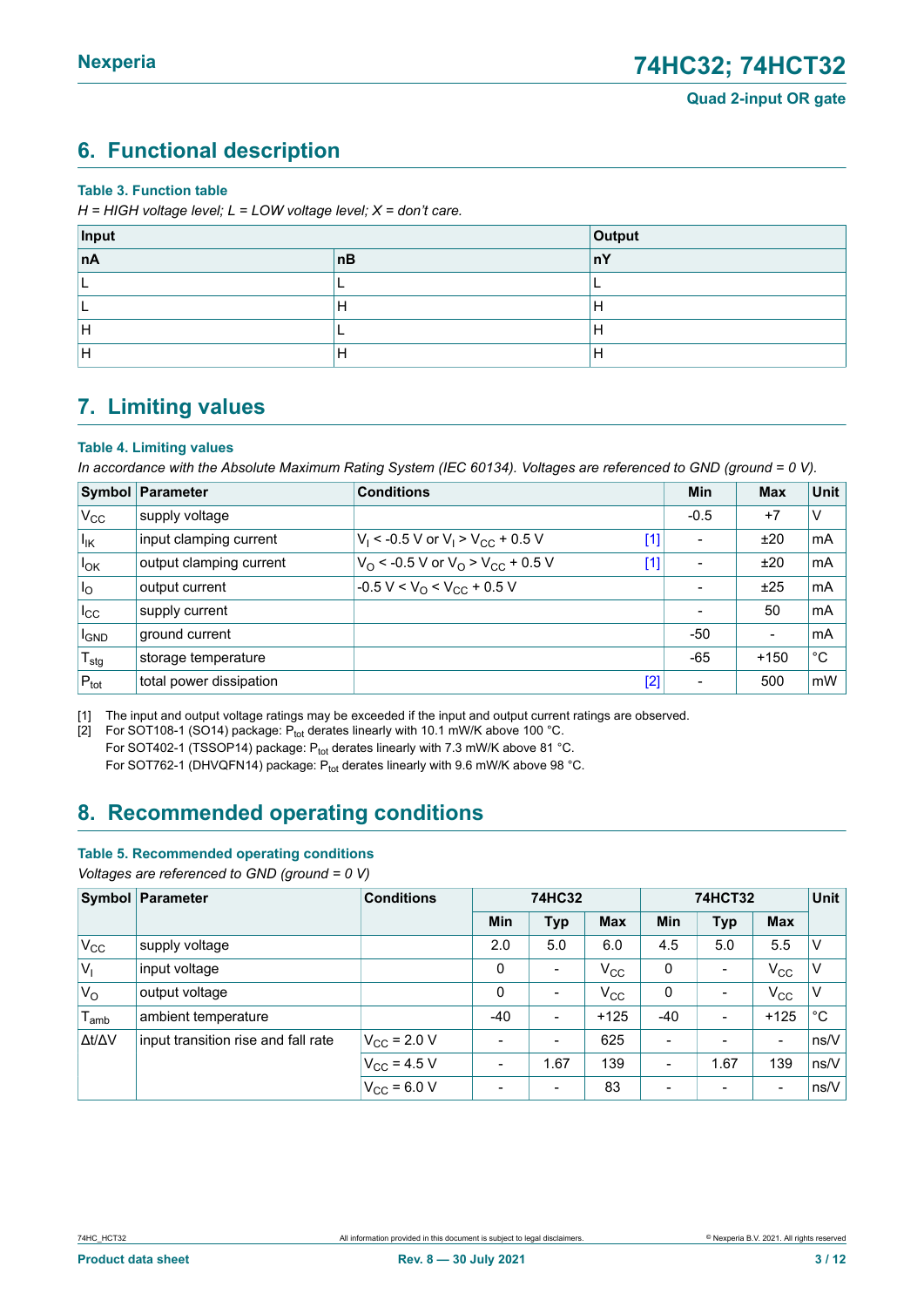# <span id="page-3-0"></span>**9. Static characteristics**

### **Table 6. Static characteristics**

*At recommended operating conditions; voltages are referenced to GND (ground = 0 V).*

|                       | Symbol Parameter                   | <b>Conditions</b>                                                       |                              | 25 °C          |                          |                          |                              | -40 °C to +85 °C $\vert$ -40 °C to +125 °C Unit |                              |         |
|-----------------------|------------------------------------|-------------------------------------------------------------------------|------------------------------|----------------|--------------------------|--------------------------|------------------------------|-------------------------------------------------|------------------------------|---------|
|                       |                                    |                                                                         | Min                          | <b>Typ</b>     | <b>Max</b>               | Min                      | <b>Max</b>                   | Min                                             | <b>Max</b>                   |         |
| <b>74HC32</b>         |                                    |                                                                         |                              |                |                          |                          |                              |                                                 |                              |         |
| $V_{\text{IH}}$       | <b>HIGH-level</b>                  | $V_{CC}$ = 2.0 V                                                        | 1.5                          | 1.2            | $\overline{\phantom{0}}$ | 1.5                      | $\overline{a}$               | 1.5                                             | $\overline{a}$               | V       |
|                       | input voltage                      | $V_{CC}$ = 4.5 V                                                        | 3.15                         | 2.4            | $\overline{\phantom{0}}$ | 3.15                     | $\blacksquare$               | 3.15                                            | $\frac{1}{2}$                | V       |
|                       |                                    | $V_{CC} = 6.0 V$                                                        | 4.2                          | 3.2            | $\overline{\phantom{0}}$ | 4.2                      | $\overline{\phantom{0}}$     | 4.2                                             | $\overline{a}$               | V       |
| $V_{IL}$              | LOW-level                          | $V_{CC}$ = 2.0 V                                                        | $\blacksquare$               | 0.8            | 0.5                      | $\blacksquare$           | 0.5                          | $\overline{\phantom{a}}$                        | 0.5                          | V       |
|                       | input voltage                      | $V_{CC}$ = 4.5 V                                                        | $\overline{a}$               | 2.1            | 1.35                     | $\blacksquare$           | 1.35                         | $\blacksquare$                                  | 1.35                         | V       |
|                       |                                    | $V_{CC}$ = 6.0 V                                                        | $\qquad \qquad \blacksquare$ | 2.8            | 1.8                      | $\overline{\phantom{a}}$ | 1.8                          | $\overline{\phantom{a}}$                        | 1.8                          | V       |
| <b>V<sub>OH</sub></b> | <b>HIGH-level</b>                  | $V_I = V_{IH}$ or $V_{IL}$                                              |                              |                |                          |                          |                              |                                                 |                              |         |
|                       | output voltage                     | $I_{\text{O}}$ = -20 µA; $V_{\text{CC}}$ = 2.0 V                        | 1.9                          | 2.0            | $\blacksquare$           | 1.9                      | $\blacksquare$               | 1.9                                             | $\overline{\phantom{a}}$     | V       |
|                       |                                    | $I_{\text{O}}$ = -20 µA; $V_{\text{CC}}$ = 4.5 V                        | 4.4                          | 4.5            | $\overline{\phantom{0}}$ | 4.4                      |                              | 4.4                                             | $\qquad \qquad \blacksquare$ | V       |
|                       |                                    | $I_{\text{O}}$ = -20 µA; $V_{\text{CC}}$ = 6.0 V                        | 5.9                          | 6.0            | $\overline{\phantom{0}}$ | 5.9                      | $\qquad \qquad \blacksquare$ | 5.9                                             | $\qquad \qquad \blacksquare$ | V       |
|                       |                                    | $IO$ = -4.0 mA; $VCC$ = 4.5 V                                           | 3.98                         | 4.32           | $\overline{\phantom{0}}$ | 3.84                     | -                            | 3.7                                             | $\qquad \qquad \blacksquare$ | V       |
|                       |                                    | $IO$ = -5.2 mA; $VCC$ = 6.0 V                                           | 5.48                         | 5.81           | $\blacksquare$           | 5.34                     | $\blacksquare$               | 5.2                                             | $\blacksquare$               | V       |
| $V_{OL}$              | LOW-level                          | $V_I = V_{IH}$ or $V_{IL}$                                              |                              |                |                          |                          |                              |                                                 |                              |         |
|                       | output voltage                     | $I_{\text{O}}$ = 20 µA; $V_{\text{CC}}$ = 2.0 V                         | $\overline{a}$               | $\mathbf 0$    | 0.1                      | $\blacksquare$           | 0.1                          | $\mathbf{r}$                                    | 0.1                          | $\vee$  |
|                       |                                    | $I_{\text{O}}$ = 20 µA; $V_{\text{CC}}$ = 4.5 V                         | $\qquad \qquad \blacksquare$ | 0              | 0.1                      | $\overline{\phantom{a}}$ | 0.1                          | $\overline{\phantom{a}}$                        | 0.1                          | V       |
|                       |                                    | $I_{\text{O}}$ = 20 µA; $V_{\text{CC}}$ = 6.0 V                         | $\qquad \qquad \blacksquare$ | $\mathbf 0$    | 0.1                      | $\blacksquare$           | 0.1                          | $\blacksquare$                                  | 0.1                          | V       |
|                       |                                    | $IO$ = 4.0 mA; $VCC$ = 4.5 V                                            | $\frac{1}{2}$                | 0.15           | 0.26                     | $\blacksquare$           | 0.33                         | $\blacksquare$                                  | 0.4                          | V       |
|                       |                                    | $IO$ = 5.2 mA; $VCC$ = 6.0 V                                            | $\frac{1}{2}$                | 0.16           | 0.26                     | $\overline{a}$           | 0.33                         | $\blacksquare$                                  | 0.4                          | V       |
| $\vert I_1 \vert$     | input leakage<br>current           | $V_1$ = $V_{CC}$ or GND; $V_{CC}$ = 6.0 V                               | $\frac{1}{2}$                |                | ±0.1                     | $\blacksquare$           | ±1                           | $\overline{\phantom{a}}$                        | ±1                           | μA      |
| $I_{\rm CC}$          |                                    | supply current $ V_1 = V_{CC}$ or GND; $I_0 = 0$ A;<br>$V_{CC}$ = 6.0 V | $\overline{a}$               | $\blacksquare$ | 2.0                      | $\overline{\phantom{a}}$ | 20                           | $\overline{\phantom{a}}$                        | 40                           | μA      |
| C <sub>1</sub>        | input<br>capacitance               |                                                                         |                              | 3.5            | $\overline{\phantom{0}}$ |                          |                              |                                                 |                              | pF      |
| <b>74HCT32</b>        |                                    |                                                                         |                              |                |                          |                          |                              |                                                 |                              |         |
| V <sub>IH</sub>       | <b>HIGH-level</b><br>input voltage | $V_{CC}$ = 4.5 V to 5.5 V                                               | 2.0                          | 1.6            | $\overline{\phantom{0}}$ | 2.0                      | $\overline{\phantom{0}}$     | 2.0                                             |                              | $\sf V$ |
| $\bar{V}_{IL}$        | LOW-level<br>input voltage         | $V_{CC}$ = 4.5 V to 5.5 V                                               | -                            | 1.2            | 0.8                      | $\blacksquare$           | 0.8                          | $\overline{\phantom{a}}$                        | 0.8                          | V       |
| V <sub>OH</sub>       | HIGH-level                         | $V_1 = V_{IH}$ or $V_{IL}$ ; $V_{CC} = 4.5$ V                           |                              |                |                          |                          |                              |                                                 |                              |         |
|                       | output voltage                     | $I_{\Omega}$ = -20 µA                                                   | 4.4                          | 4.5            | $\overline{\phantom{0}}$ | 4.4                      |                              | 4.4                                             | $\frac{1}{2}$                | V       |
|                       |                                    | $IO = -4.0 mA$                                                          | 3.98                         | 4.32           | $\blacksquare$           | 3.84                     | $\blacksquare$               | 3.7                                             | $\blacksquare$               | V       |
| $V_{OL}$              | LOW-level                          | $V_1 = V_{1H}$ or $V_{1L}$ ; $V_{CC} = 4.5$ V                           |                              |                |                          |                          |                              |                                                 |                              |         |
|                       | output voltage                     | $I_{O} = 20 \mu A$                                                      | $\overline{\phantom{0}}$     | $\pmb{0}$      | 0.1                      | $\blacksquare$           | 0.1                          | $\blacksquare$                                  | 0.1                          | V       |
|                       |                                    | $I_{\Omega}$ = 5.2 mA                                                   | $\overline{\phantom{a}}$     | 0.15           | 0.25                     | $\blacksquare$           | 0.33                         | $\overline{\phantom{a}}$                        | 0.4                          | V       |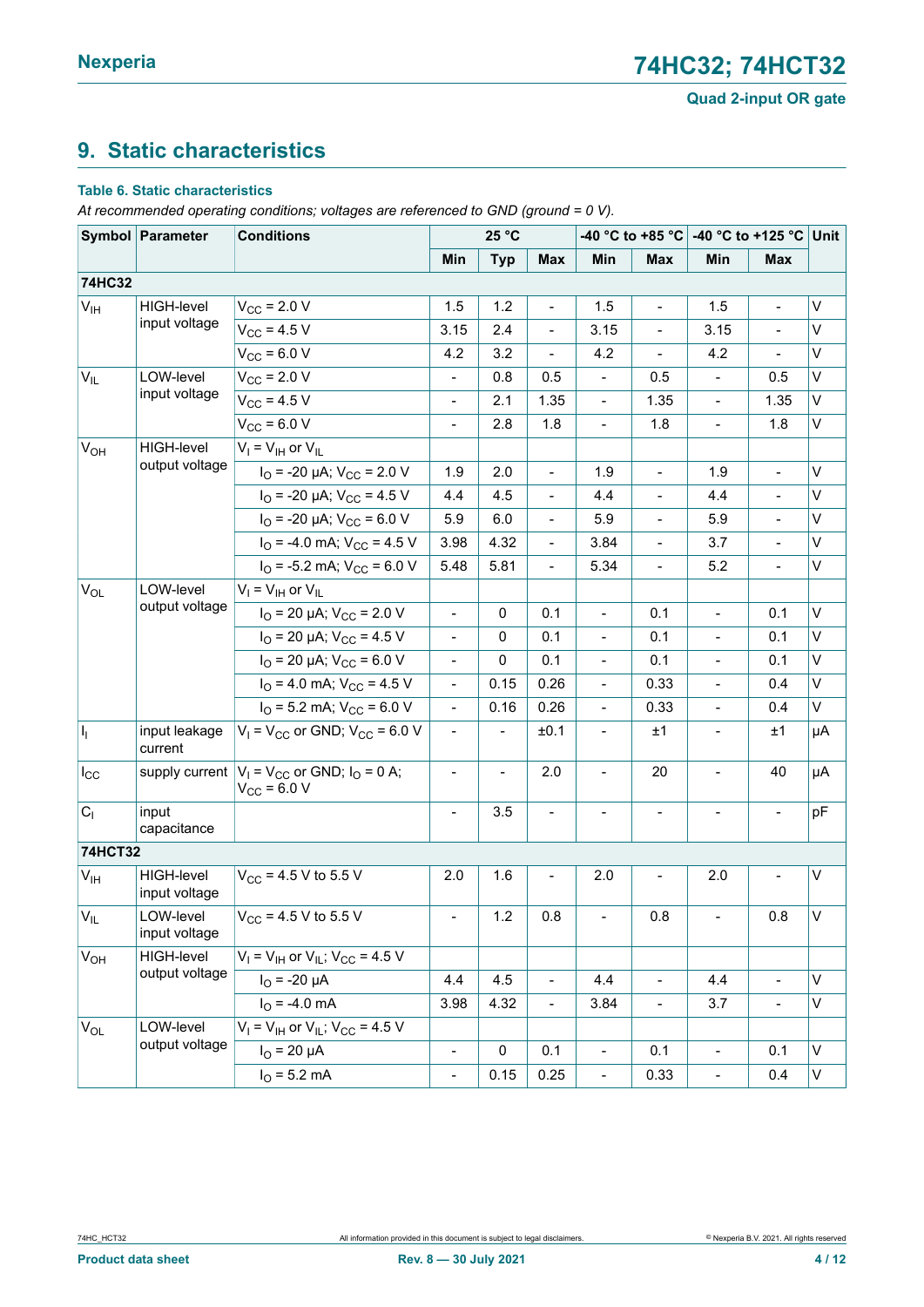# **Nexperia 74HC32; 74HCT32**

#### **Quad 2-input OR gate**

<span id="page-4-0"></span>

|                     | <b>Symbol Parameter</b>  | <b>Conditions</b>                                                                                                                                |                          | 25 °C                    |            |     |            | -40 °C to +85 °C $\mid$ -40 °C to +125 °C $\mid$ Unit |            |    |
|---------------------|--------------------------|--------------------------------------------------------------------------------------------------------------------------------------------------|--------------------------|--------------------------|------------|-----|------------|-------------------------------------------------------|------------|----|
|                     |                          |                                                                                                                                                  | Min                      | <b>Typ</b>               | <b>Max</b> | Min | <b>Max</b> | <b>Min</b>                                            | <b>Max</b> |    |
| h,                  | input leakage<br>current | $V_I$ = $V_{CC}$ or GND; $V_{CC}$ = 5.5 V                                                                                                        | $\overline{\phantom{a}}$ | $\overline{\phantom{a}}$ | ±0.1       |     | ±1         |                                                       | ±1         | μA |
| $I_{\rm CC}$        |                          | supply current $ V_1 = V_{CC}$ or GND; $I_0 = 0$ A;<br>$V_{\text{CC}}$ = 5.5 V                                                                   |                          |                          | 2.0        |     | 20         |                                                       | 40         | μA |
| $\Delta I_{\rm CC}$ | additional               | per input pin;<br>supply current $ V_1 = V_{CC} - 2.1 V$ ; $I_0 = 0 A$ ;<br>other inputs at V <sub>CC</sub> or GND;<br>$V_{CC}$ = 4.5 V to 5.5 V |                          |                          | 430        |     | 540        |                                                       | 590        | μA |
| $ C_1 $             | input<br>capacitance     |                                                                                                                                                  | $\overline{\phantom{a}}$ | 3.5                      |            |     |            |                                                       |            | pF |

### <span id="page-4-1"></span>**10. Dynamic characteristics**

#### **Table 7. Dynamic characteristics**

*GND = 0 V;*  $C_L$  = 50 pF; for test circuit see  $Fig. 7$ .

|                | Symbol Parameter<br><b>Conditions</b> |                                                          | 25 °C                        |                | -40 °C to +85 °C             |                          | -40 °C to +125 °C        |                              | Unit                     |    |
|----------------|---------------------------------------|----------------------------------------------------------|------------------------------|----------------|------------------------------|--------------------------|--------------------------|------------------------------|--------------------------|----|
|                |                                       |                                                          | <b>Min</b>                   | <b>Typ</b>     | <b>Max</b>                   | <b>Min</b>               | <b>Max</b>               | <b>Min</b>                   | <b>Max</b>               |    |
| 74HC32         |                                       |                                                          |                              |                |                              |                          |                          |                              |                          |    |
| $t_{\rm pd}$   | propagation                           | $[1]$<br>nA, nB to nY; see Fig. 6                        |                              |                |                              |                          |                          |                              |                          |    |
|                | delay                                 | $V_{CC}$ = 2.0 V                                         | $\qquad \qquad \blacksquare$ | 22             | 90                           | $\blacksquare$           | 115                      | $\blacksquare$               | 135                      | ns |
|                |                                       | $V_{CC}$ = 4.5 V                                         | $\qquad \qquad \blacksquare$ | 8              | 18                           | $\blacksquare$           | 23                       | $\overline{a}$               | 27                       | ns |
|                |                                       | $V_{CC}$ = 5.0 V; C <sub>L</sub> = 15 pF                 | $\overline{a}$               | 6              | $\qquad \qquad \blacksquare$ | $\overline{\phantom{a}}$ | $\overline{\phantom{a}}$ | $\qquad \qquad \blacksquare$ | $\blacksquare$           | ns |
|                |                                       | $V_{CC}$ = 6.0 V                                         | $\overline{\phantom{0}}$     | 6              | 15                           | $\blacksquare$           | 20                       | $\overline{a}$               | 23                       | ns |
| $ t_t $        | transition                            | $[2]$<br>see Fig. 6                                      |                              |                |                              |                          |                          |                              |                          |    |
|                | time                                  | $V_{\rm CC}$ = 2.0 V                                     | $\overline{\phantom{0}}$     | 19             | 75                           | $\blacksquare$           | 95                       | $\overline{a}$               | 110                      | ns |
|                |                                       | $V_{CC}$ = 4.5 V                                         | $\overline{a}$               | $\overline{7}$ | 15                           | $\blacksquare$           | 19                       | $\overline{a}$               | 22                       | ns |
|                |                                       | $V_{CC}$ = 6.0 V                                         | $\qquad \qquad \blacksquare$ | $6\phantom{1}$ | 13                           | $\overline{\phantom{a}}$ | 16                       | $\blacksquare$               | 19                       | ns |
| $C_{PD}$       | power<br>dissipation<br>capacitance   | $[3]$<br>per package;<br>$V_1$ = GND to $V_{CC}$         | $\overline{a}$               | 16             | $\overline{\phantom{a}}$     |                          |                          |                              |                          | pF |
| <b>74HCT32</b> |                                       |                                                          |                              |                |                              |                          |                          |                              |                          |    |
| $t_{\rm pd}$   | propagation                           | $[1]$<br>nA, nB to nY; see Fig. 6                        |                              |                |                              |                          |                          |                              |                          |    |
|                | delay                                 | $V_{CC}$ = 4.5 V                                         | $\overline{a}$               | 11             | 24                           | $\overline{\phantom{a}}$ | 30                       | $\overline{a}$               | 36                       | ns |
|                |                                       | $V_{CC}$ = 5.0 V; C <sub>L</sub> = 15 pF                 | $\overline{\phantom{0}}$     | 9              | $\overline{\phantom{a}}$     | $\blacksquare$           | $\blacksquare$           | $\overline{a}$               | $\blacksquare$           | ns |
| $ t_t $        | transition<br>time                    | [2]<br>$V_{CC}$ = 4.5 V; see Fig. 6                      | $\overline{\phantom{0}}$     | 7              | 15                           | $\blacksquare$           | 19                       | $\overline{a}$               | 22                       | ns |
| $C_{PD}$       | power<br>dissipation<br>capacitance   | $[3]$<br>per package;<br>$V_1$ = GND to $V_{CC}$ - 1.5 V | $\overline{\phantom{0}}$     | 28             | $\overline{\phantom{0}}$     |                          | $\overline{\phantom{a}}$ |                              | $\overline{\phantom{a}}$ | pF |

[1]  $t_{pd}$  is the same as  $t_{PHL}$  and  $t_{PLH}$ .

[2]  $t_t$  is the same as  $t_{\text{THL}}$  and  $t_{\text{TLH}}$ .

[3]  $\,$  C<sub>PD</sub> is used to determine the dynamic power dissipation (P<sub>D</sub> in μW):

 $P_D = C_{PD} \times V_{CC}^2 \times f_i \times N + Σ (C_L \times V_{CC}^2 \times f_o)$  where:

 $\mathsf{f}_\mathsf{i}$  = input frequency in MHz;  $\mathsf{f}_\mathsf{o}$  = output frequency in MHz;

 $C_L$  = output load capacitance in pF; V<sub>CC</sub> = supply voltage in V; N = number of inputs switching;

 $\Sigma$  (C<sub>L</sub> × V<sub>CC</sub><sup>2</sup> × f<sub>o</sub>) = sum of outputs.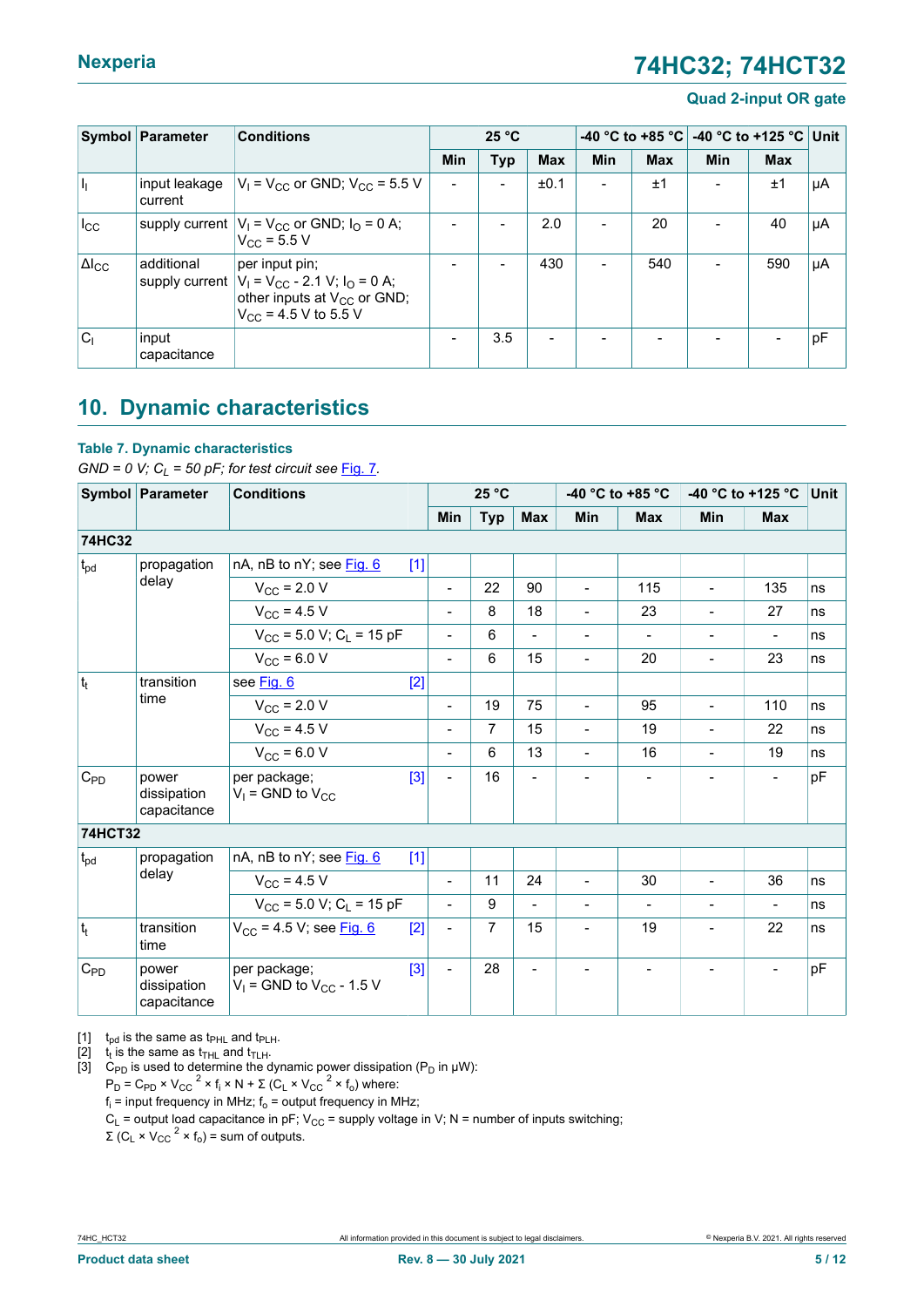### <span id="page-5-4"></span>**10.1. Waveforms and test circuit**

<span id="page-5-1"></span>

#### <span id="page-5-2"></span>**Fig. 6. Input to output propagation delays and output transition times**

#### **Table 8. Measurement points**

| Type    | Input       | Output      |             |                      |
|---------|-------------|-------------|-------------|----------------------|
|         | $V_{M}$     | $V_M$       | Vχ          | ۱V                   |
| 74HC32  | $0.5V_{CC}$ | $0.5V_{CC}$ | $0.1V_{CC}$ | $0.9V_{CC}$          |
| 74HCT32 | 1.3V        | 1.3V        | $0.1V_{CC}$ | $ 0.9$ V $_{\rm CC}$ |

<span id="page-5-0"></span>

Definitions test circuit:

 $R<sub>T</sub>$  = termination resistance should be equal to output impedance  $Z<sub>o</sub>$  of the pulse generator.

<span id="page-5-3"></span> $C_L$  = load capacitance including jig and probe capacitance.

### **Fig. 7. Test circuit for measuring switching times**

#### **Table 9. Test data Type Input Load**  $\overline{\mathbf{V}_{i}}$ **tr** ,  $t_f$  **C**<sub>L</sub> **Test** 74HC32 VCC 6.0 ns 15 pF, 50 pF tPLH, tPHL 74HCT32  $\vert 3.0 \text{ V} \vert$  6.0 ns  $\vert 15 \text{ pF}, 50 \text{ pF} \vert$  t<sub>PLH</sub>, t<sub>PHL</sub>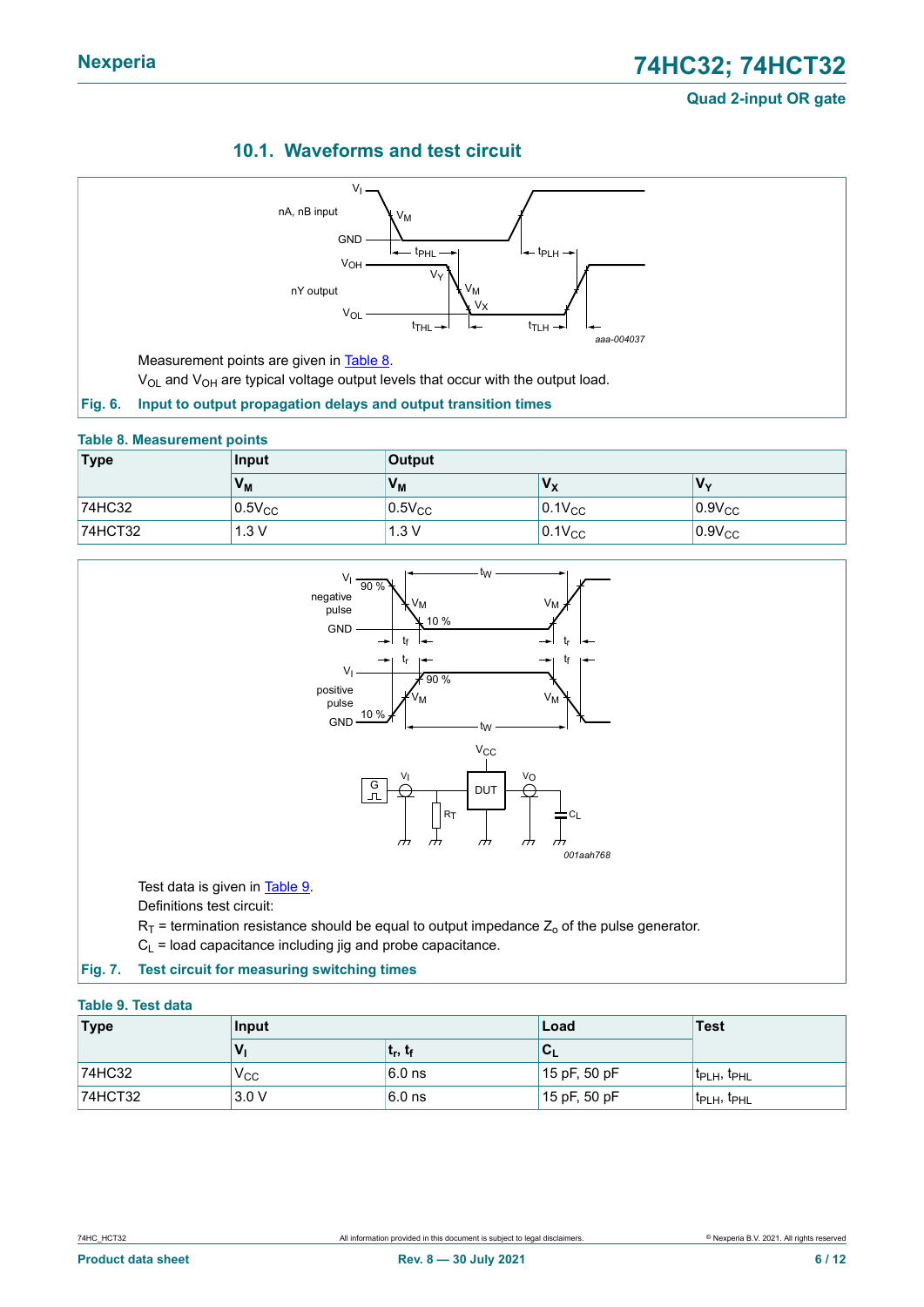### <span id="page-6-0"></span>**11. Package outline**



### **Fig. 8. Package outline SOT108-1 (SO14)**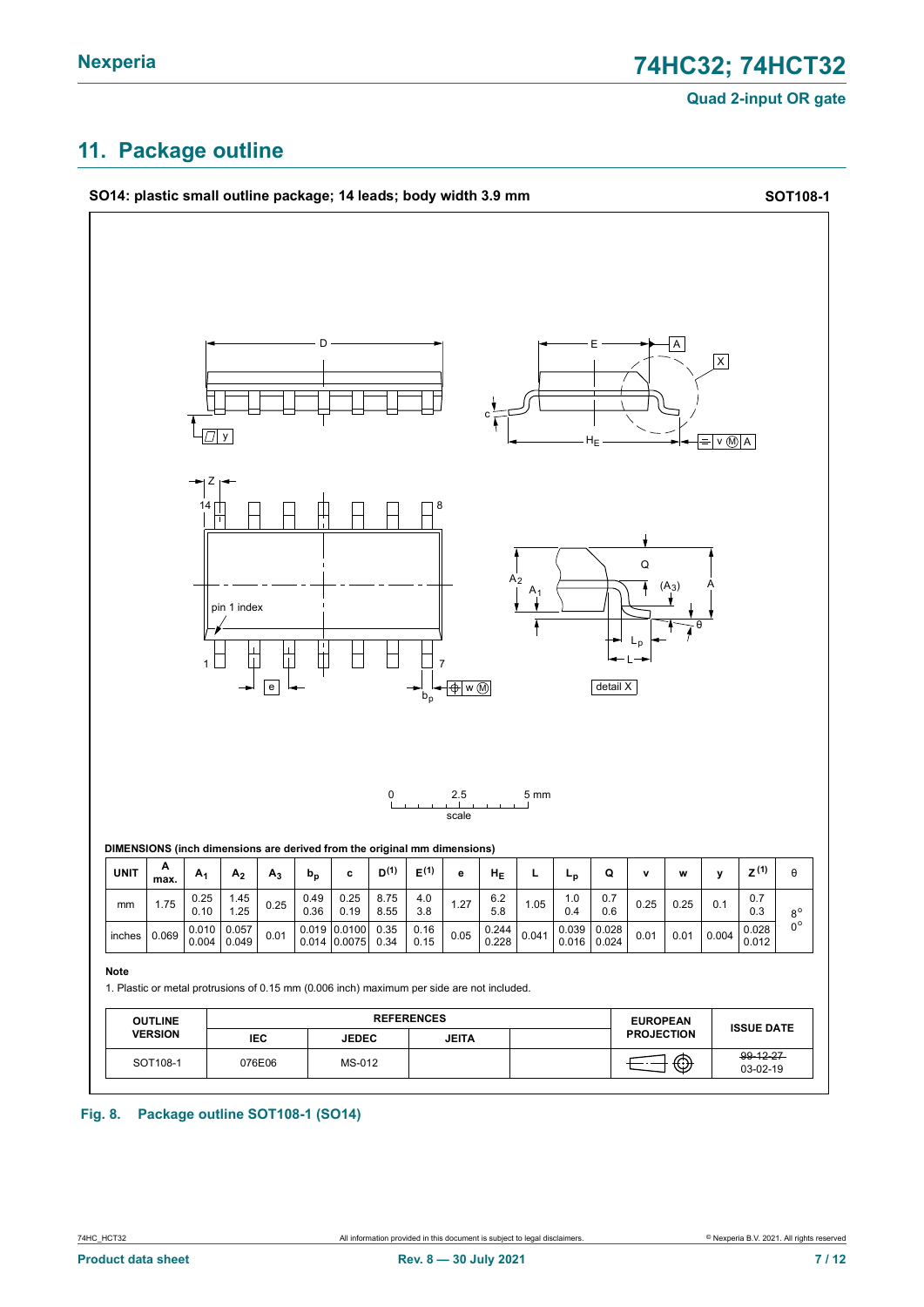### **Quad 2-input OR gate**



**Fig. 9. Package outline SOT402-1 (TSSOP14)**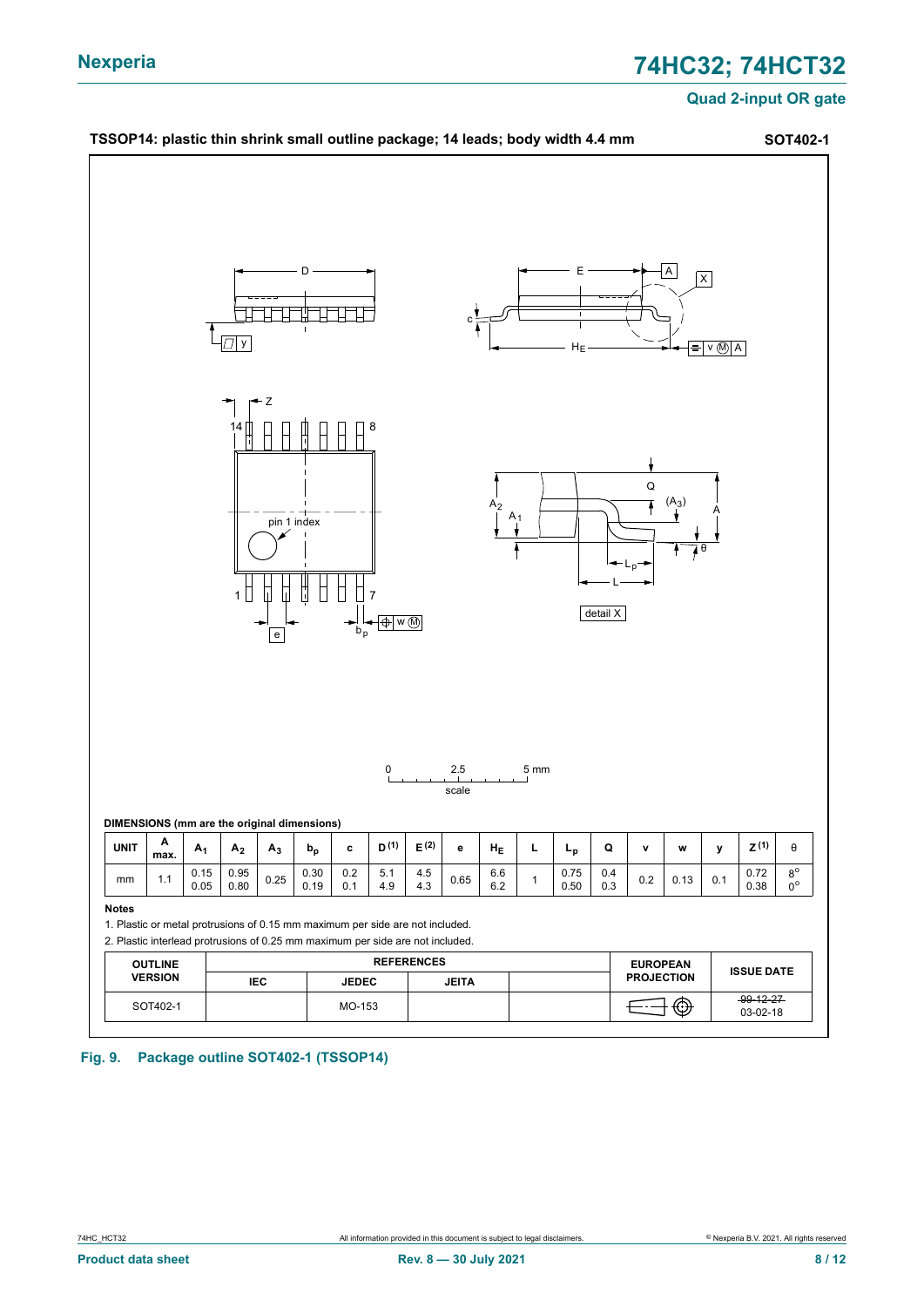# **Nexperia 74HC32; 74HCT32**

### **Quad 2-input OR gate**



**Fig. 10. Package outline SOT762-1 (DHVQFN14)**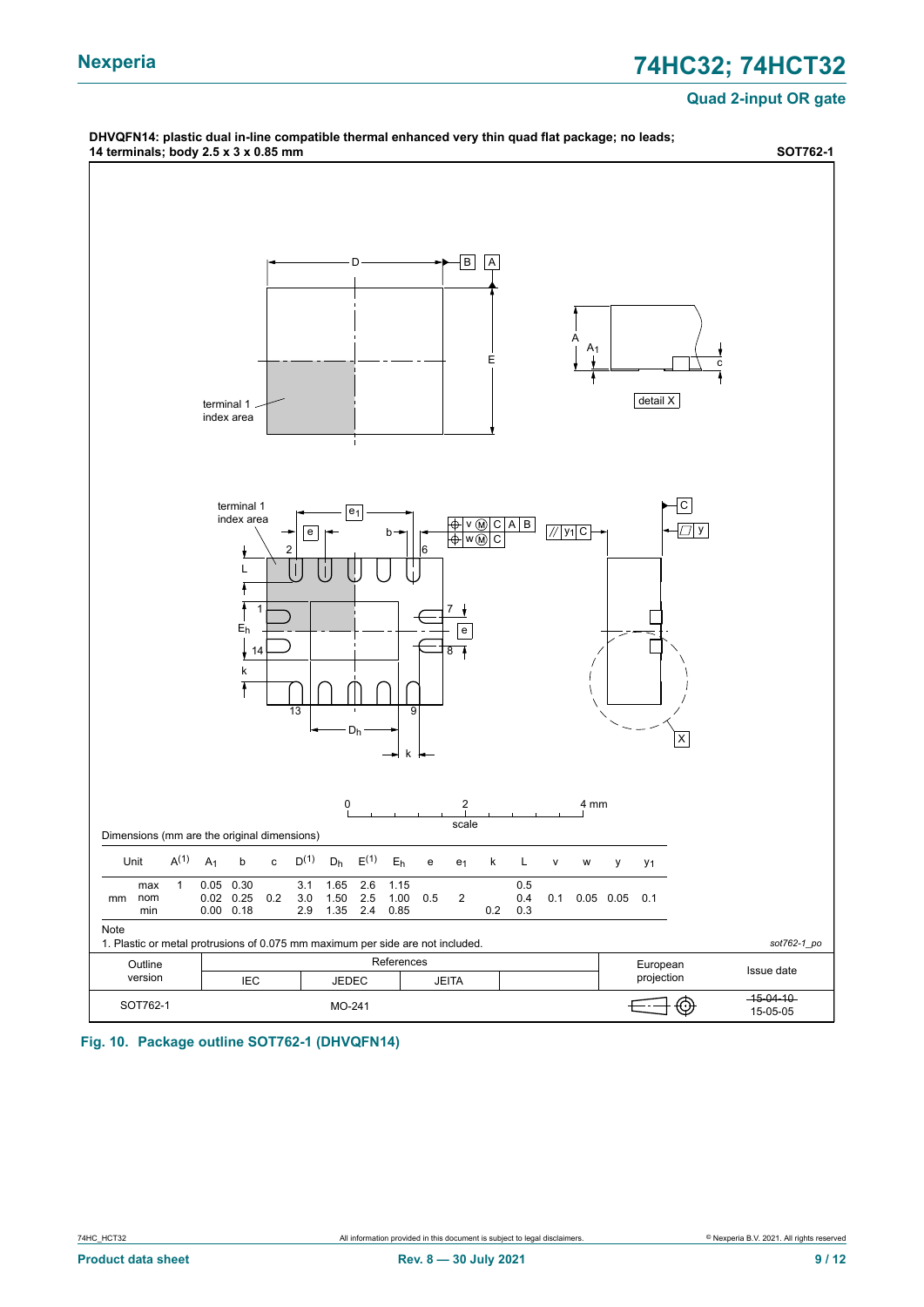# <span id="page-9-0"></span>**12. Abbreviations**

|             | <b>Table 10. Abbreviations</b>          |  |  |  |  |  |
|-------------|-----------------------------------------|--|--|--|--|--|
| Acronym     | <b>Description</b>                      |  |  |  |  |  |
| <b>CMOS</b> | Complementary Metal-Oxide Semiconductor |  |  |  |  |  |
| <b>DUT</b>  | Device Under Test                       |  |  |  |  |  |
| <b>ESD</b>  | ElectroStatic Discharge                 |  |  |  |  |  |
| <b>HBM</b>  | Human Body Model                        |  |  |  |  |  |
| <b>MM</b>   | Machine Model                           |  |  |  |  |  |
| <b>TTL</b>  | Transistor-Transistor Logic             |  |  |  |  |  |

# <span id="page-9-1"></span>**13. Revision history**

| <b>Table 11. Revision history</b> |                 |                                                                                                                                                                                                                                                                      |                      |                    |  |  |
|-----------------------------------|-----------------|----------------------------------------------------------------------------------------------------------------------------------------------------------------------------------------------------------------------------------------------------------------------|----------------------|--------------------|--|--|
| <b>Document ID</b>                | Release date    | Data sheet status                                                                                                                                                                                                                                                    | <b>Change notice</b> | <b>Supersedes</b>  |  |  |
| 74HC_HCT32 v.8                    | 20210730        | Product data sheet                                                                                                                                                                                                                                                   |                      | 74HC HCT32 v.7     |  |  |
| Modifications:                    |                 | Type numbers 74HC32DB and 74HCT32DB (SOT337-1/SSOP16) removed.<br>Section 2 updated.                                                                                                                                                                                 |                      |                    |  |  |
| 74HC HCT32 v.7                    | 20190930        | Product data sheet                                                                                                                                                                                                                                                   |                      | 74HC HCT32 v.6     |  |  |
| Modifications:                    |                 | The format of this data sheet has been redesigned to comply with the identity<br>guidelines of Nexperia.<br>Legal texts have been adapted to the new company name where appropriate.<br>Table 4: Derating values for $P_{tot}$ total power dissipation have changed. |                      |                    |  |  |
| 74HC_HCT32 v.6                    | 20151203        | Product data sheet                                                                                                                                                                                                                                                   |                      | 74HC HCT32 v.5     |  |  |
| Modifications:                    |                 | Type numbers 74HC32N and 74HCT32N (SOT27-1) removed.                                                                                                                                                                                                                 |                      |                    |  |  |
| 74HC HCT32 v.5                    | 20120904        | Product data sheet                                                                                                                                                                                                                                                   |                      | 74HC HCT32 v.4     |  |  |
| Modifications:                    | guidelines<br>۰ | The format of this data sheet has been redesigned to comply with the new identity<br>of NXP Semiconductors.<br>Legal texts have been adapted to the new company name where appropriate.                                                                              |                      |                    |  |  |
| 74HC_HCT32 v.4                    | 20031212        | Product specification                                                                                                                                                                                                                                                |                      | 74HC HCT32 v.3     |  |  |
| 74HC HCT32 v.3                    | 20030829        | Product specification                                                                                                                                                                                                                                                |                      | 74HC_HCT32_CNV v.2 |  |  |
| 74HC HCT32 CNV v.2                | 19970827        | Product specification                                                                                                                                                                                                                                                |                      |                    |  |  |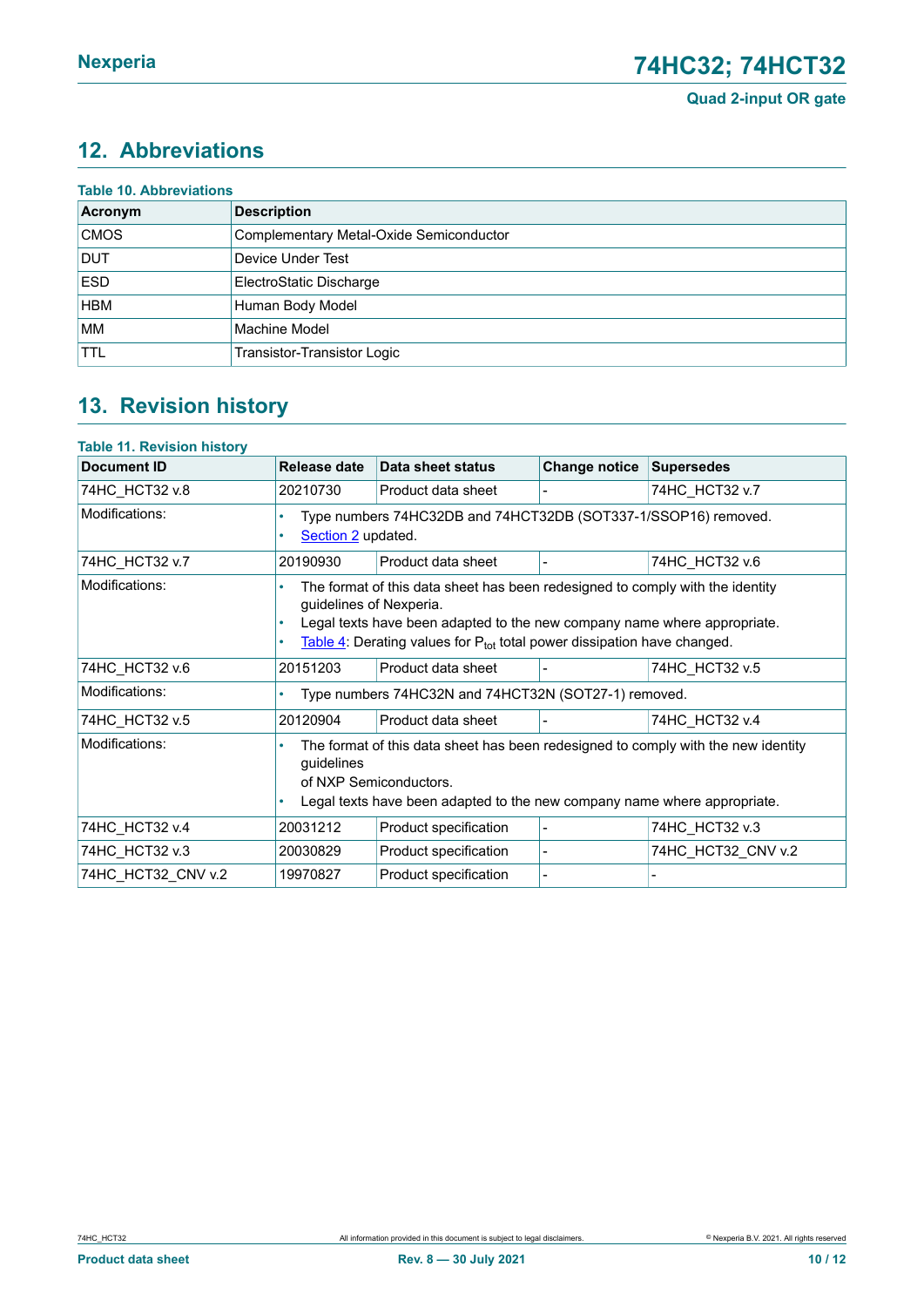# **Nexperia 74HC32; 74HCT32**

#### **Quad 2-input OR gate**

### <span id="page-10-0"></span>**14. Legal information**

#### **Data sheet status**

| Document status<br>$[1]$ [2]      | Product<br>status [3] | <b>Definition</b>                                                                           |
|-----------------------------------|-----------------------|---------------------------------------------------------------------------------------------|
| Objective [short]<br>data sheet   | Development           | This document contains data from<br>the objective specification for<br>product development. |
| Preliminary [short]<br>data sheet | Qualification         | This document contains data from<br>the preliminary specification.                          |
| Product [short]<br>data sheet     | Production            | This document contains the product<br>specification.                                        |

[1] Please consult the most recently issued document before initiating or completing a design.

The term 'short data sheet' is explained in section "Definitions".

[3] The product status of device(s) described in this document may have changed since this document was published and may differ in case of multiple devices. The latest product status information is available on the internet at [https://www.nexperia.com.](https://www.nexperia.com)

#### **Definitions**

**Draft** — The document is a draft version only. The content is still under internal review and subject to formal approval, which may result in modifications or additions. Nexperia does not give any representations or warranties as to the accuracy or completeness of information included herein and shall have no liability for the consequences of use of such information.

**Short data sheet** — A short data sheet is an extract from a full data sheet with the same product type number(s) and title. A short data sheet is intended for quick reference only and should not be relied upon to contain detailed and full information. For detailed and full information see the relevant full data sheet, which is available on request via the local Nexperia sales office. In case of any inconsistency or conflict with the short data sheet, the full data sheet shall prevail.

**Product specification** — The information and data provided in a Product data sheet shall define the specification of the product as agreed between Nexperia and its customer, unless Nexperia and customer have explicitly agreed otherwise in writing. In no event however, shall an agreement be valid in which the Nexperia product is deemed to offer functions and qualities beyond those described in the Product data sheet.

#### **Disclaimers**

**Limited warranty and liability** — Information in this document is believed to be accurate and reliable. However, Nexperia does not give any representations or warranties, expressed or implied, as to the accuracy or completeness of such information and shall have no liability for the consequences of use of such information. Nexperia takes no responsibility for the content in this document if provided by an information source outside of Nexperia.

In no event shall Nexperia be liable for any indirect, incidental, punitive, special or consequential damages (including - without limitation - lost profits, lost savings, business interruption, costs related to the removal or replacement of any products or rework charges) whether or not such damages are based on tort (including negligence), warranty, breach of contract or any other legal theory.

Notwithstanding any damages that customer might incur for any reason whatsoever, Nexperia's aggregate and cumulative liability towards customer for the products described herein shall be limited in accordance with the Terms and conditions of commercial sale of Nexperia.

**Right to make changes** — Nexperia reserves the right to make changes to information published in this document, including without limitation specifications and product descriptions, at any time and without notice. This document supersedes and replaces all information supplied prior to the publication hereof.

**Suitability for use** — Nexperia products are not designed, authorized or warranted to be suitable for use in life support, life-critical or safety-critical systems or equipment, nor in applications where failure or malfunction of an Nexperia product can reasonably be expected to result in personal

injury, death or severe property or environmental damage. Nexperia and its suppliers accept no liability for inclusion and/or use of Nexperia products in such equipment or applications and therefore such inclusion and/or use is at the customer's own risk.

**Quick reference data** — The Quick reference data is an extract of the product data given in the Limiting values and Characteristics sections of this document, and as such is not complete, exhaustive or legally binding.

**Applications** — Applications that are described herein for any of these products are for illustrative purposes only. Nexperia makes no representation or warranty that such applications will be suitable for the specified use without further testing or modification.

Customers are responsible for the design and operation of their applications and products using Nexperia products, and Nexperia accepts no liability for any assistance with applications or customer product design. It is customer's sole responsibility to determine whether the Nexperia product is suitable and fit for the customer's applications and products planned, as well as for the planned application and use of customer's third party customer(s). Customers should provide appropriate design and operating safeguards to minimize the risks associated with their applications and products.

Nexperia does not accept any liability related to any default, damage, costs or problem which is based on any weakness or default in the customer's applications or products, or the application or use by customer's third party customer(s). Customer is responsible for doing all necessary testing for the customer's applications and products using Nexperia products in order to avoid a default of the applications and the products or of the application or use by customer's third party customer(s). Nexperia does not accept any liability in this respect.

**Limiting values** — Stress above one or more limiting values (as defined in the Absolute Maximum Ratings System of IEC 60134) will cause permanent damage to the device. Limiting values are stress ratings only and (proper) operation of the device at these or any other conditions above those given in the Recommended operating conditions section (if present) or the Characteristics sections of this document is not warranted. Constant or repeated exposure to limiting values will permanently and irreversibly affect the quality and reliability of the device.

**Terms and conditions of commercial sale** — Nexperia products are sold subject to the general terms and conditions of commercial sale, as published at [http://www.nexperia.com/profile/terms,](http://www.nexperia.com/profile/terms) unless otherwise agreed in a valid written individual agreement. In case an individual agreement is concluded only the terms and conditions of the respective agreement shall apply. Nexperia hereby expressly objects to applying the customer's general terms and conditions with regard to the purchase of Nexperia products by customer.

**No offer to sell or license** — Nothing in this document may be interpreted or construed as an offer to sell products that is open for acceptance or the grant, conveyance or implication of any license under any copyrights, patents or other industrial or intellectual property rights.

**Export control** — This document as well as the item(s) described herein may be subject to export control regulations. Export might require a prior authorization from competent authorities.

**Non-automotive qualified products** — Unless this data sheet expressly states that this specific Nexperia product is automotive qualified, the product is not suitable for automotive use. It is neither qualified nor tested in accordance with automotive testing or application requirements. Nexperia accepts no liability for inclusion and/or use of non-automotive qualified products in automotive equipment or applications.

In the event that customer uses the product for design-in and use in automotive applications to automotive specifications and standards, customer (a) shall use the product without Nexperia's warranty of the product for such automotive applications, use and specifications, and (b) whenever customer uses the product for automotive applications beyond Nexperia's specifications such use shall be solely at customer's own risk, and (c) customer fully indemnifies Nexperia for any liability, damages or failed product claims resulting from customer design and use of the product for automotive applications beyond Nexperia's standard warranty and Nexperia's product specifications.

**Translations** — A non-English (translated) version of a document is for reference only. The English version shall prevail in case of any discrepancy between the translated and English versions.

#### **Trademarks**

Notice: All referenced brands, product names, service names and trademarks are the property of their respective owners.